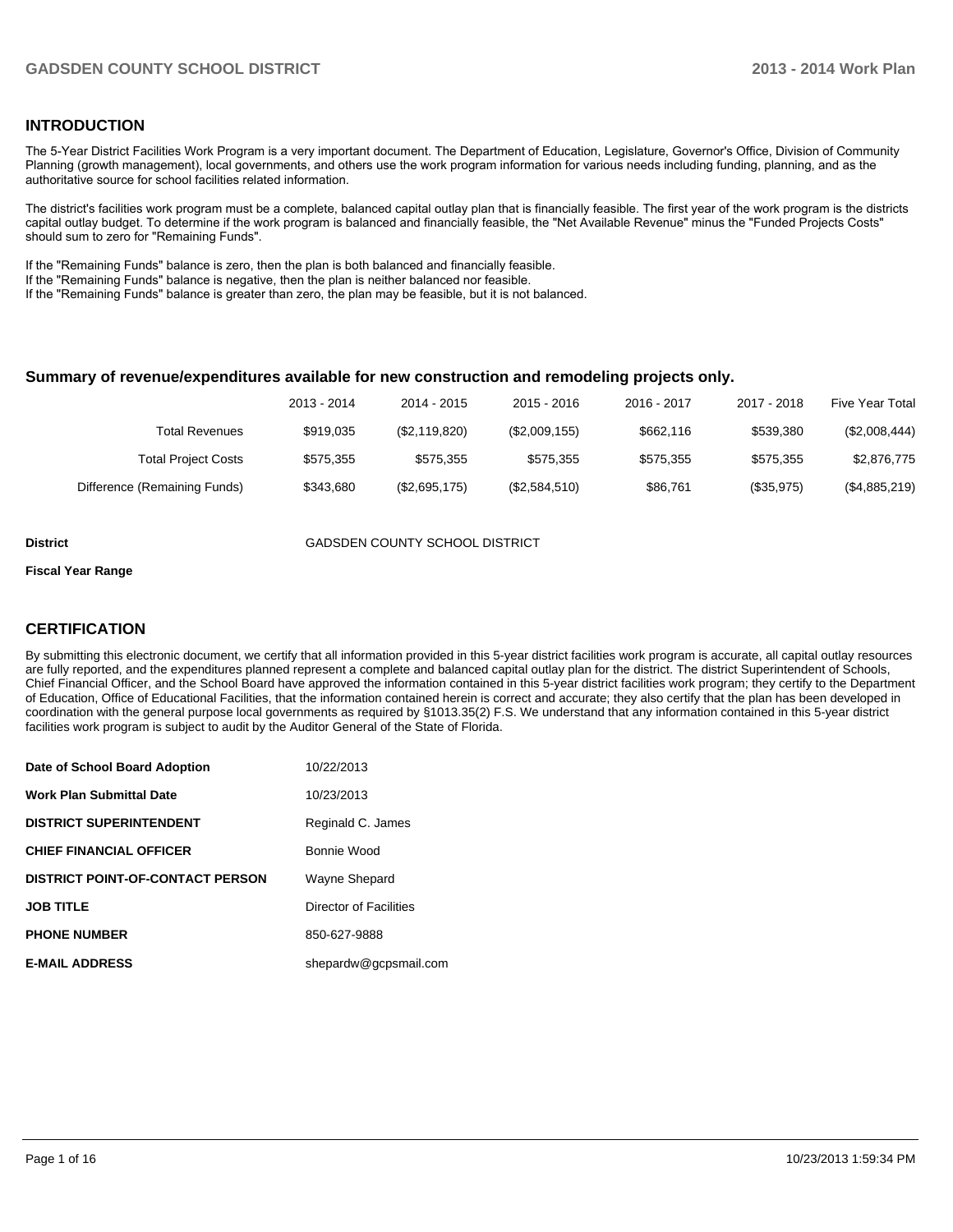# **Expenditures**

#### **Expenditure for Maintenance, Repair and Renovation from 1.50-Mills and PECO**

Annually, prior to the adoption of the district school budget, each school board must prepare a tentative district facilities work program that includes a schedule of major repair and renovation projects necessary to maintain the educational and ancillary facilities of the district.

|                                  | Item                                                                                                                                                                                                                                                                                                                                                                                                                                            | 2013 - 2014<br><b>Actual Budget</b> | $2014 - 2015$<br>Projected | 2015 - 2016<br>Projected | 2016 - 2017<br>Projected | 2017 - 2018<br>Projected | Total       |  |  |  |
|----------------------------------|-------------------------------------------------------------------------------------------------------------------------------------------------------------------------------------------------------------------------------------------------------------------------------------------------------------------------------------------------------------------------------------------------------------------------------------------------|-------------------------------------|----------------------------|--------------------------|--------------------------|--------------------------|-------------|--|--|--|
| <b>HVAC</b>                      |                                                                                                                                                                                                                                                                                                                                                                                                                                                 | \$150,000                           | \$200.000                  | \$125,000                | \$100,000                | \$175,000                | \$750,000   |  |  |  |
| Locations:                       | CHATTAHOOCHEE ELEMENTARY, GADSDEN ELEMENTARY MAGNET SCHOOL, GADSDEN TECHNICAL INSTITUTE, GREENSBORO<br>ELEMENTARY SCHOOL (NEW), HAVANA MIDDLE (NEW), JAMES A SHANKS MIDDLE SCHOOL, M D WALKER ADMINISTRATIVE<br>CENTER, SAINT JOHNS ELEMENTARY, STEWART STREET ELEMENTARY                                                                                                                                                                       |                                     |                            |                          |                          |                          |             |  |  |  |
| Flooring                         |                                                                                                                                                                                                                                                                                                                                                                                                                                                 | \$75,000                            | \$90,000                   | \$100,000                | \$100,000                | \$100,000                | \$465,000   |  |  |  |
|                                  | Locations: CARTER-PARRAMORE ALTERNATIVE SCHOOL, GEORGE W MUNROE ELEMENTARY, HAVANA MIDDLE (NEW), JAMES A SHANKS<br>MIDDLE SCHOOL, SAINT JOHNS ELEMENTARY                                                                                                                                                                                                                                                                                        |                                     |                            |                          |                          |                          |             |  |  |  |
| Roofing                          |                                                                                                                                                                                                                                                                                                                                                                                                                                                 | \$125.000                           | \$150,000                  | \$150,000                | \$100,000                | \$200,000                | \$725,000   |  |  |  |
| Locations:                       | GADSDEN TECHNICAL INSTITUTE, GEORGE W MUNROE ELEMENTARY, HAVANA ELEMENTARY, JAMES A SHANKS MIDDLE<br>SCHOOL, SAINT JOHNS ELEMENTARY, TRANSPORTATION CENTER                                                                                                                                                                                                                                                                                      |                                     |                            |                          |                          |                          |             |  |  |  |
| Safety to Life                   |                                                                                                                                                                                                                                                                                                                                                                                                                                                 | \$40,000                            | \$50,000                   | \$40,000                 | \$30,000                 | \$35,000                 | \$195,000   |  |  |  |
| Locations:                       | HAVANA MIDDLE (NEW), JAMES A SHANKS MIDDLE SCHOOL                                                                                                                                                                                                                                                                                                                                                                                               |                                     |                            |                          |                          |                          |             |  |  |  |
| Fencing                          |                                                                                                                                                                                                                                                                                                                                                                                                                                                 | \$25,000                            | \$20,000                   | \$25,000                 | \$25,000                 | \$25,000                 | \$120,000   |  |  |  |
| Locations:                       | EAST GADSDEN HIGH SCHOOL, GEORGE W MUNROE ELEMENTARY                                                                                                                                                                                                                                                                                                                                                                                            |                                     |                            |                          |                          |                          |             |  |  |  |
| Parking                          |                                                                                                                                                                                                                                                                                                                                                                                                                                                 | \$35,000                            | \$25,000                   | \$40,000                 | \$100,000                | \$75,000                 | \$275,000   |  |  |  |
| Locations:                       | GEORGE W MUNROE ELEMENTARY, M D WALKER ADMINISTRATIVE CENTER                                                                                                                                                                                                                                                                                                                                                                                    |                                     |                            |                          |                          |                          |             |  |  |  |
| Electrical                       |                                                                                                                                                                                                                                                                                                                                                                                                                                                 | \$15,000                            | \$25,000                   | \$10,000                 | \$15,000                 | \$25,000                 | \$90,000    |  |  |  |
| Locations:                       | GRETNA ELEMENTARY, SAINT JOHNS ELEMENTARY                                                                                                                                                                                                                                                                                                                                                                                                       |                                     |                            |                          |                          |                          |             |  |  |  |
| Fire Alarm                       |                                                                                                                                                                                                                                                                                                                                                                                                                                                 | \$25,000                            | \$50,000                   | \$50,000                 | \$50,000                 | \$50,000                 | \$225,000   |  |  |  |
|                                  | Locations: EAST GADSDEN HIGH SCHOOL                                                                                                                                                                                                                                                                                                                                                                                                             |                                     |                            |                          |                          |                          |             |  |  |  |
| Telephone/Intercom System        |                                                                                                                                                                                                                                                                                                                                                                                                                                                 | \$0                                 | \$0                        | \$0                      | \$0                      | \$0                      | \$0         |  |  |  |
|                                  | Locations: No Locations for this expenditure.                                                                                                                                                                                                                                                                                                                                                                                                   |                                     |                            |                          |                          |                          |             |  |  |  |
| <b>Closed Circuit Television</b> |                                                                                                                                                                                                                                                                                                                                                                                                                                                 | \$0                                 | \$0                        | \$0                      | \$0                      | \$0                      | \$0         |  |  |  |
|                                  | Locations: No Locations for this expenditure.                                                                                                                                                                                                                                                                                                                                                                                                   |                                     |                            |                          |                          |                          |             |  |  |  |
| Paint                            |                                                                                                                                                                                                                                                                                                                                                                                                                                                 | \$75,000                            | \$100,000                  | \$130,000                | \$100,000                | \$150,000                | \$555,000   |  |  |  |
|                                  | Locations: CHATTAHOOCHEE ELEMENTARY, GEORGE W MUNROE ELEMENTARY, SAINT JOHNS ELEMENTARY                                                                                                                                                                                                                                                                                                                                                         |                                     |                            |                          |                          |                          |             |  |  |  |
| Maintenance/Repair               |                                                                                                                                                                                                                                                                                                                                                                                                                                                 | \$344,135                           | \$180,000                  | \$210,000                | \$124,640                | \$220,000                | \$1,078,775 |  |  |  |
|                                  | Locations:   CHATTAHOOCHEE ELEMENTARY, EAST GADSDEN HIGH SCHOOL, GADSDEN ELEMENTARY MAGNET SCHOOL, GADSDEN<br>TECHNICAL INSTITUTE, GEORGE W MUNROE ELEMENTARY, GREENSBORO ELEMENTARY SCHOOL (NEW), GRETNA<br>ELEMENTARY, HAVANA ELEMENTARY, HAVANA MIDDLE (NEW), JAMES A SHANKS MIDDLE SCHOOL, M D WALKER<br>ADMINISTRATIVE CENTER, SAINT JOHNS ELEMENTARY, STEWART STREET ELEMENTARY, TRANSPORTATION CENTER, WEST<br>GADSDEN HIGH SCHOOL (NEW) |                                     |                            |                          |                          |                          |             |  |  |  |
|                                  | <b>Sub Total:</b>                                                                                                                                                                                                                                                                                                                                                                                                                               | \$909,135                           | \$890,000                  | \$880,000                | \$744,640                | \$1,055,000              | \$4,478,775 |  |  |  |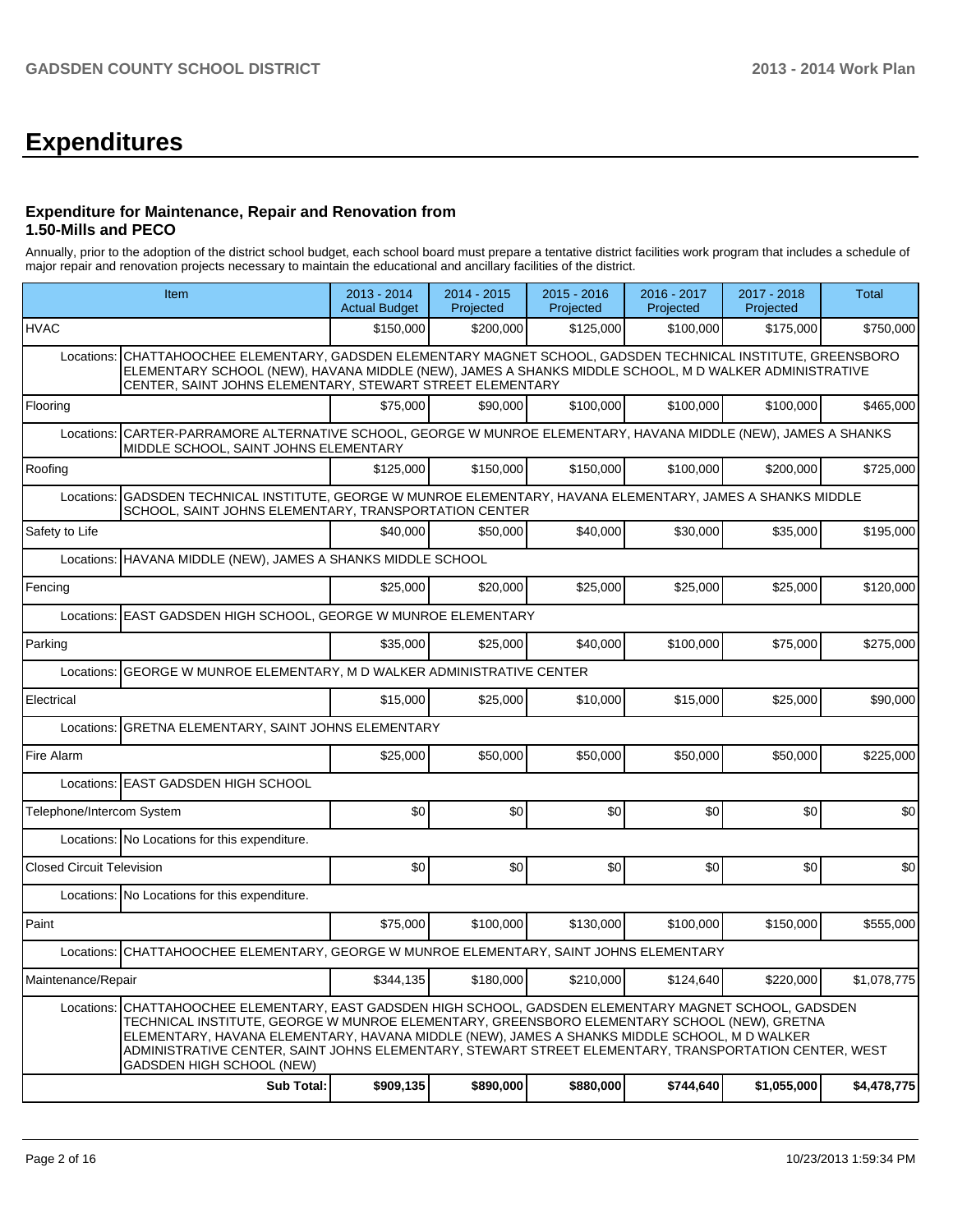| <b>PECO Maintenance Expenditures</b> | \$0       | \$0       | \$11.748  | \$36,817  | \$88,253  | \$136.818   |
|--------------------------------------|-----------|-----------|-----------|-----------|-----------|-------------|
| <b>I.50 Mill Sub Total: I</b>        | \$919,135 | \$900,000 | \$878,252 | \$717,823 | \$976,747 | \$4,391,957 |

| Other Items                                                                                                                                                                                                                                                                                                          | $2013 - 2014$<br><b>Actual Budget</b> | $2014 - 2015$<br>Projected | $2015 - 2016$<br>Projected | $2016 - 2017$<br>Projected | $2017 - 2018$<br>Projected | Total       |  |  |  |
|----------------------------------------------------------------------------------------------------------------------------------------------------------------------------------------------------------------------------------------------------------------------------------------------------------------------|---------------------------------------|----------------------------|----------------------------|----------------------------|----------------------------|-------------|--|--|--|
| Jupgrade marker boards                                                                                                                                                                                                                                                                                               | \$10,000                              | \$10,000                   | \$10,000                   | \$10,000                   | \$10,000                   | \$50,000    |  |  |  |
| Locations CARTER-PARRAMORE ALTERNATIVE SCHOOL, CHATTAHOOCHEE ELEMENTARY, GADSDEN ELEMENTARY MAGNET SCHOOL,<br>GADSDEN TECHNICAL INSTITUTE, GEORGE W MUNROE ELEMENTARY, GRETNA ELEMENTARY, HAVANA ELEMENTARY,<br>HAVANA MIDDLE (NEW), JAMES A SHANKS MIDDLE SCHOOL, SAINT JOHNS ELEMENTARY, STEWART STREET ELEMENTARY |                                       |                            |                            |                            |                            |             |  |  |  |
| Total:                                                                                                                                                                                                                                                                                                               | \$919.135                             | \$900,000                  | \$890,000                  | \$754.640                  | \$1.065.000                | \$4,528,775 |  |  |  |

#### **Local 1.50 Mill Expenditure For Maintenance, Repair and Renovation**

Anticipated expenditures expected from local funding sources over the years covered by the current work plan.

| Item                                                         | $2013 - 2014$<br><b>Actual Budget</b> | $2014 - 2015$<br>Projected | $2015 - 2016$<br>Projected | 2016 - 2017<br>Projected | $2017 - 2018$<br>Projected | <b>Total</b> |
|--------------------------------------------------------------|---------------------------------------|----------------------------|----------------------------|--------------------------|----------------------------|--------------|
| Remaining Maint and Repair from 1.5 Mills                    | \$919,135                             | \$900,000                  | \$878,252                  | \$717,823                | \$976,747                  | \$4,391,957  |
| Maintenance/Repair Salaries                                  | \$0                                   | \$0                        | \$0                        | \$0                      | \$0                        | \$0          |
| <b>School Bus Purchases</b>                                  | \$1,072,467                           | \$0                        | \$0                        | \$0                      | \$0                        | \$1,072,467  |
| Other Vehicle Purchases                                      | \$0                                   | \$0                        | \$0                        | \$0                      | \$0                        | \$0          |
| <b>Capital Outlay Equipment</b>                              | \$200,000                             | \$200,000                  | \$200,000                  | \$200,000                | \$200,000                  | \$1,000,000  |
| Rent/Lease Payments                                          | \$0                                   | \$0                        | \$0                        | \$0                      | \$0                        | \$0          |
| <b>COP Debt Service</b>                                      | \$0                                   | \$0                        | \$0                        | \$0                      | \$0                        | \$0          |
| Rent/Lease Relocatables                                      | \$0                                   | \$0                        | \$0                        | \$0                      | \$0                        | \$0          |
| <b>Environmental Problems</b>                                | $\Omega$                              | \$0                        | \$0                        | \$0                      | \$0                        | \$0          |
| ls.1011.14 Debt Service                                      | \$575,355                             | \$575,355                  | \$575,355                  | \$575,355                | \$575,355                  | \$2,876,775  |
| <b>Special Facilities Construction Account</b>               | \$0                                   | \$0                        | \$0                        | \$0                      | \$0                        | \$0          |
| Premiums for Property Casualty Insurance - 1011.71<br>(4a,b) | \$320,000                             | \$320,000                  | \$320,000                  | \$320,000                | \$320,000                  | \$1,600,000  |
| Qualified School Construction Bonds (QSCB)                   | \$0                                   | \$0                        | \$0                        | \$0                      | \$0                        | \$0          |
| Qualified Zone Academy Bonds (QZAB)                          | \$0                                   | \$0                        | \$0                        | \$0                      | \$0                        | \$0          |
| Remodeling and Renovations                                   | \$1,584,344                           | \$2,400,000                | \$2,400,000                | \$0                      | \$0                        | \$6,384,344  |
| <b>Local Expenditure Totals:</b>                             | \$4,671,301                           | \$4,395,355                | \$4,373,607                | \$1,813,178              | \$2,072,102                | \$17,325,543 |

# **Revenue**

#### **1.50 Mill Revenue Source**

Schedule of Estimated Capital Outlay Revenue from each currently approved source which is estimated to be available for expenditures on the projects included in the tentative district facilities work program. All amounts are NET after considering carryover balances, interest earned, new COP's, 1011.14 and 1011.15 loans, etc. Districts cannot use 1.5-Mill funds for salaries except for those explicitly associated with maintenance/repair projects. (1011.71 (5), F.S.)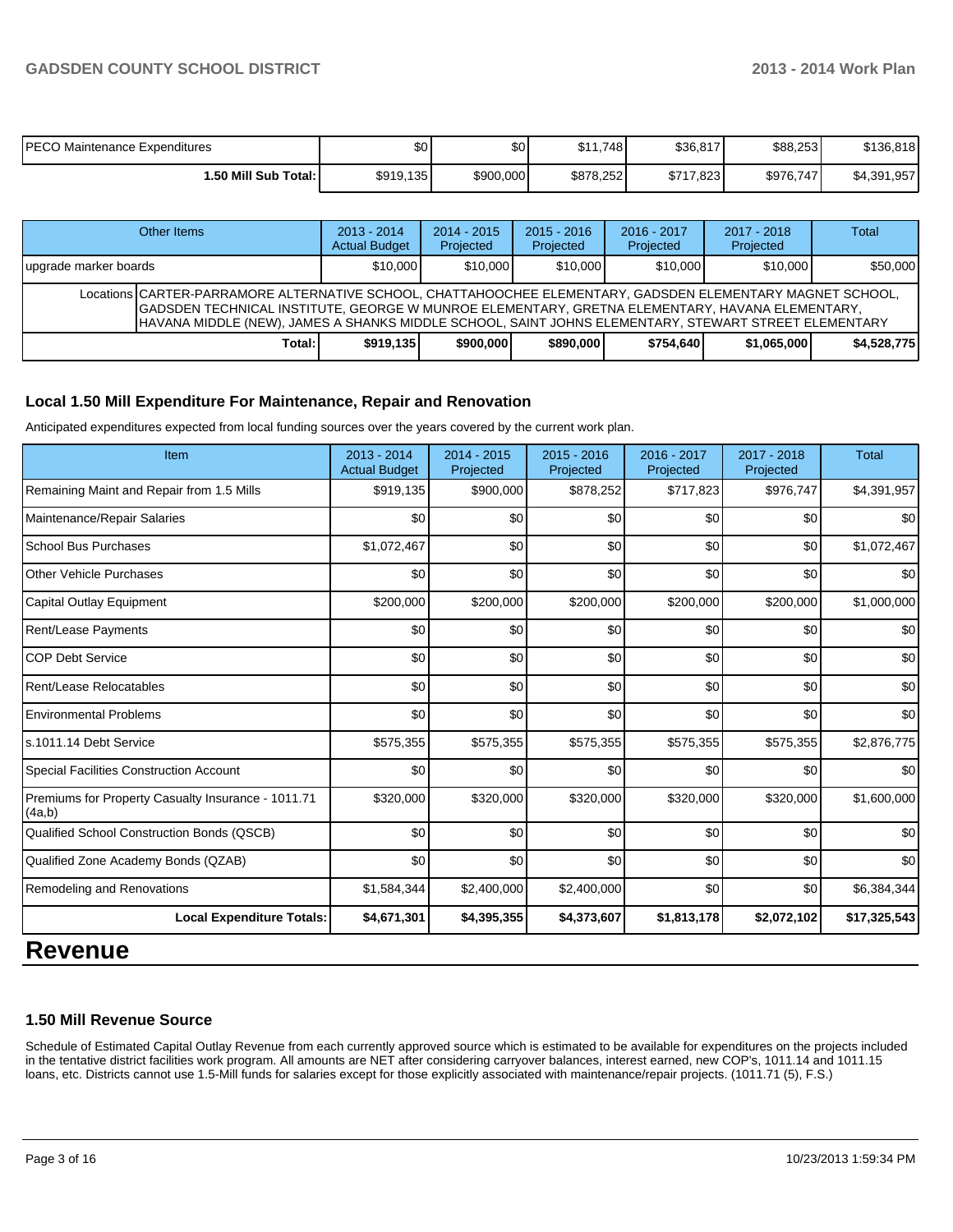### **GADSDEN COUNTY SCHOOL DISTRICT 2013 - 2014 Work Plan**

| <b>Item</b>                                                                       | Fund | 2013 - 2014<br><b>Actual Value</b> | $2014 - 2015$<br>Projected | $2015 - 2016$<br>Projected | 2016 - 2017<br>Projected | $2017 - 2018$<br>Projected | Total           |
|-----------------------------------------------------------------------------------|------|------------------------------------|----------------------------|----------------------------|--------------------------|----------------------------|-----------------|
| (1) Non-exempt property<br>lassessed valuation                                    |      | \$1,481,014,099                    | \$1,547,935,726            | \$1,609,683,383            | \$1,686,656,718          | \$1,781,231,845            | \$8,106,521,771 |
| (2) The Millege projected for<br>discretionary capital outlay per<br>ls.1011.71   |      | 1.50                               | 1.50                       | 1.50                       | 1.50                     | 1.50                       |                 |
| (3) Full value of the 1.50-Mill<br>discretionary capital outlay per<br>ls.1011.71 |      | \$2,488,104                        | \$2,600,532                | \$2,704,268                | \$2,833,583              | \$2,992,469                | \$13,618,956    |
| (4) Value of the portion of the 1.50<br>-Mill ACTUALLY levied                     | 370  | \$2,132,660                        | \$2,229,027                | \$2,317,944                | \$2,428,786              | \$2,564,974                | \$11,673,391    |
| $(5)$ Difference of lines $(3)$ and $(4)$                                         |      | \$355,444                          | \$371,505                  | \$386,324                  | \$404,797                | \$427,495                  | \$1,945,565     |

#### **PECO Revenue Source**

The figure in the row designated "PECO Maintenance" will be subtracted from funds available for new construction because PECO maintenance dollars cannot be used for new construction.

| <b>Item</b>                           | Fund | $2013 - 2014$<br><b>Actual Budget</b> | $2014 - 2015$<br>Projected | $2015 - 2016$<br>Projected | 2016 - 2017<br>Projected | 2017 - 2018<br>Projected | Total     |
|---------------------------------------|------|---------------------------------------|----------------------------|----------------------------|--------------------------|--------------------------|-----------|
| <b>IPECO New Construction</b>         | 340  | \$0                                   | \$0                        | \$0                        | \$0 <sub>0</sub>         | \$0                      | \$0       |
| <b>IPECO Maintenance Expenditures</b> |      | \$O I                                 | \$0                        | \$11.748                   | \$36.817                 | \$88,253                 | \$136,818 |
|                                       |      | \$O                                   | \$0                        | \$11,748                   | \$36,817                 | \$88,253                 | \$136,818 |

#### **CO & DS Revenue Source**

Revenue from Capital Outlay and Debt Service funds.

| <b>Item</b>                                        | Fund | $2013 - 2014$<br><b>Actual Budget</b> | $2014 - 2015$<br>Projected | $2015 - 2016$<br>Projected | $2016 - 2017$<br>Projected | $2017 - 2018$<br>Projected | Total     |
|----------------------------------------------------|------|---------------------------------------|----------------------------|----------------------------|----------------------------|----------------------------|-----------|
| ICO & DS Cash Flow-through<br><b>I</b> Distributed | 360  | \$43.915                              | \$43,915                   | \$43,915                   | \$43,915                   | \$43,915                   | \$219,575 |
| ICO & DS Interest on<br>Undistributed CO           | 360  | \$2.593                               | \$2,593                    | \$2.593                    | \$2.593                    | \$2,593                    | \$12,965  |
|                                                    |      | \$46,508                              | \$46,508                   | \$46,508                   | \$46,508                   | \$46,508                   | \$232,540 |

#### **Fair Share Revenue Source**

All legally binding commitments for proportionate fair-share mitigation for impacts on public school facilities must be included in the 5-year district work program.

Nothing reported for this section.

#### **Sales Surtax Referendum**

Specific information about any referendum for a 1-cent or ½-cent surtax referendum during the previous year.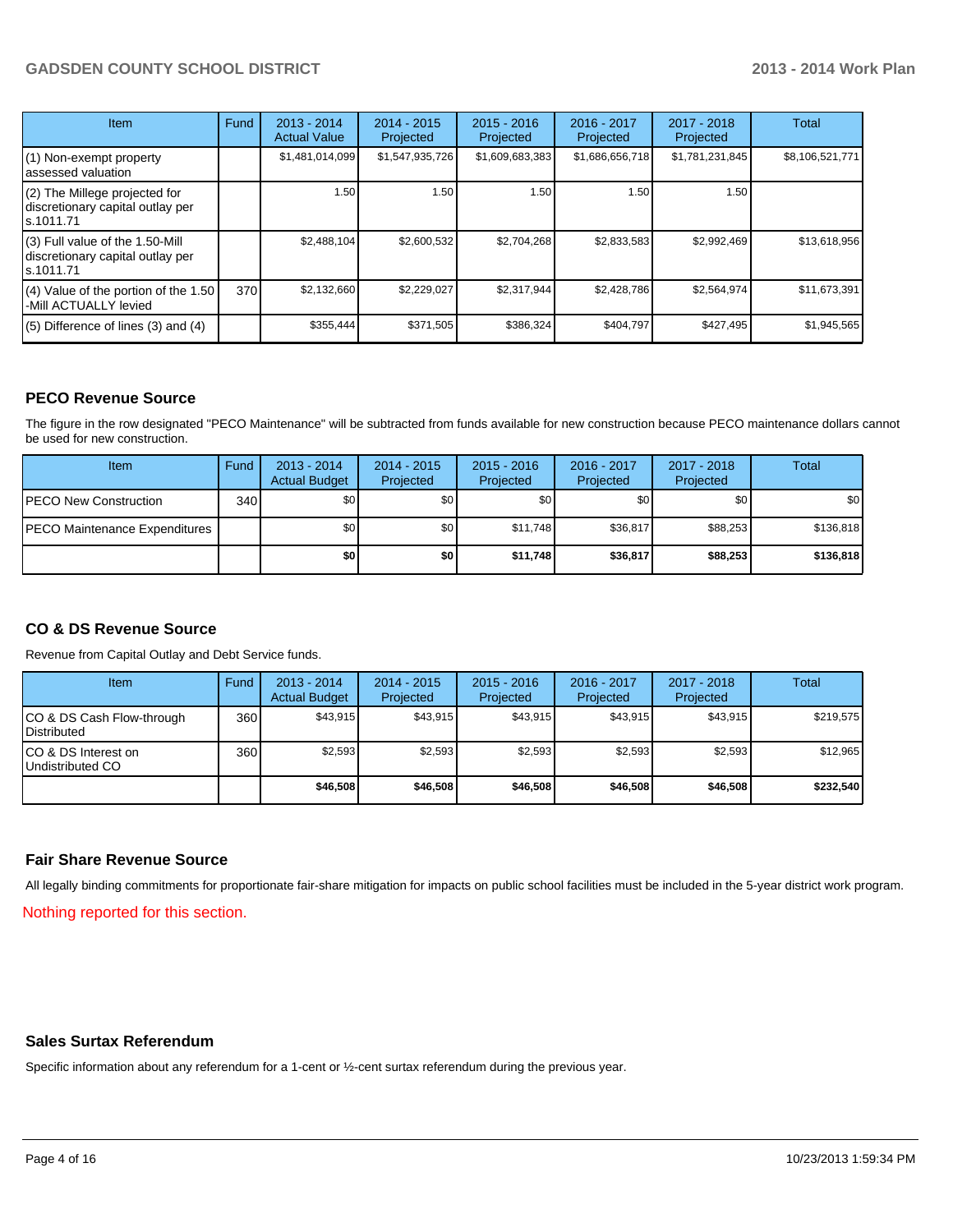#### **Did the school district hold a surtax referendum during the past fiscal year 2012 - 2013?**

No

## **Additional Revenue Source**

Any additional revenue sources

| Item                                                                                                                      | 2013 - 2014<br><b>Actual Value</b> | 2014 - 2015<br>Projected | $2015 - 2016$<br>Projected | 2016 - 2017<br>Projected | 2017 - 2018<br>Projected | <b>Total</b> |
|---------------------------------------------------------------------------------------------------------------------------|------------------------------------|--------------------------|----------------------------|--------------------------|--------------------------|--------------|
| Proceeds from a s.1011.14/15 F.S. Loans                                                                                   | \$1,072,467                        | \$0                      | \$0                        | \$0                      | \$0                      | \$1,072,467  |
| District Bonds - Voted local bond<br>referendum proceeds per s.9, Art VII<br><b>State Constitution</b>                    | \$0                                | \$0                      | \$0                        | \$0                      | \$0                      | \$0          |
| Proceeds from Special Act Bonds                                                                                           | \$0                                | \$0                      | \$0                        | \$0                      | \$0                      | \$0          |
| Estimated Revenue from CO & DS Bond<br>Sale                                                                               | \$0                                | \$0                      | \$0                        | \$0                      | \$0                      | \$0          |
| Proceeds from Voted Capital<br>Improvements millage                                                                       | \$0                                | \$0                      | \$0                        | \$0                      | \$0                      | \$0          |
| Other Revenue for Other Capital Projects                                                                                  | \$0                                | \$0                      | \$0                        | \$0                      | \$0                      | \$0          |
| Proceeds from 1/2 cent sales surtax<br>authorized by school board                                                         | \$0                                | \$0                      | \$0                        | \$0                      | \$0                      | \$0          |
| Proceeds from local governmental<br>infrastructure sales surtax                                                           | \$0                                | \$0                      | \$0                        | \$0                      | \$0                      | \$0          |
| Proceeds from Certificates of<br>Participation (COP's) Sale                                                               | \$0                                | \$0                      | \$0                        | \$0                      | \$0                      | \$0          |
| Classrooms First Bond proceeds amount<br>authorized in FY 1997-98                                                         | \$0                                | \$0                      | \$0                        | \$0                      | \$0                      | \$0          |
| <b>Classrooms for Kids</b>                                                                                                | \$0                                | \$0                      | \$0                        | \$0                      | \$0                      | \$0          |
| <b>District Equity Recognition</b>                                                                                        | \$0                                | \$0                      | \$0                        | \$0                      | \$0                      | \$0          |
| <b>Federal Grants</b>                                                                                                     | \$0                                | \$0                      | \$0                        | \$0                      | \$0                      | \$0          |
| Proportionate share mitigation (actual<br>cash revenue only, not in kind donations)                                       | \$0                                | \$0                      | \$0                        | \$0                      | \$0                      | \$0          |
| Impact fees received                                                                                                      | \$0                                | \$0                      | \$0                        | \$0                      | \$0                      | \$0          |
| Private donations                                                                                                         | \$0                                | \$0                      | \$0                        | \$0                      | \$0                      | \$0          |
| Grants from local governments or not-for-<br>profit organizations                                                         | \$0                                | \$0                      | \$0                        | \$0                      | \$0                      | \$0          |
| Interest, Including Profit On Investment                                                                                  | \$0                                | \$0                      | \$0                        | \$0                      | \$0                      | \$0          |
| Revenue from Bonds pledging proceeds<br>from 1 cent or 1/2 cent Sales Surtax                                              | \$0                                | \$0                      | \$0                        | \$0                      | \$0                      | \$0          |
| <b>Total Fund Balance Carried Forward</b>                                                                                 | \$2,338,701                        | \$0                      | \$0                        | \$0                      | \$0                      | \$2,338,701  |
| General Capital Outlay Obligated Fund<br><b>Balance Carried Forward From Total</b><br><b>Fund Balance Carried Forward</b> | \$0                                | \$0                      | \$0                        | \$0                      | \$0                      | \$0          |
| <b>Special Facilities Construction Account</b>                                                                            | \$0                                | \$0                      | \$0                        | \$0                      | \$0                      | \$0          |
| One Cent - 1/2 Cent Sales Surtax Debt<br>Service From Total Fund Balance Carried<br>Forward                               | \$0                                | \$0                      | \$0                        | \$0                      | \$0                      | \$0          |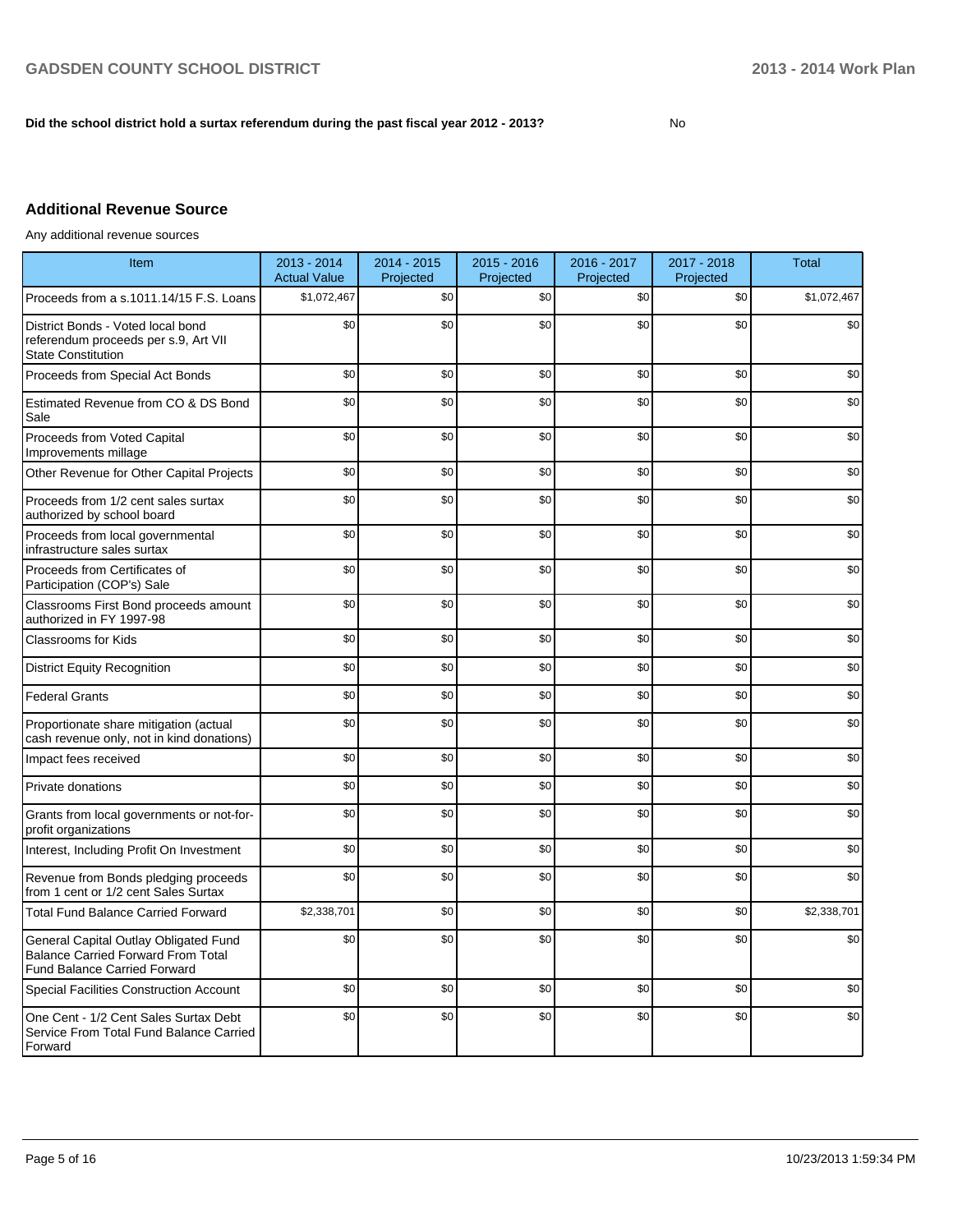| Capital Outlay Projects Funds Balance<br>Carried Forward From Total Fund<br><b>Balance Carried Forward</b> | \$0         | \$0 | \$0 <sub>1</sub> | \$0   | \$0 | \$0 <sub>1</sub> |
|------------------------------------------------------------------------------------------------------------|-------------|-----|------------------|-------|-----|------------------|
| <b>Subtotal</b>                                                                                            | \$3,411,168 | \$0 | \$0              | \$0 I | \$0 | \$3,411,168      |

## **Total Revenue Summary**

| <b>Item Name</b>                                            | 2013 - 2014<br><b>Budget</b> | $2014 - 2015$<br>Projected | $2015 - 2016$<br>Projected | $2016 - 2017$<br>Projected | 2017 - 2018<br>Projected | <b>Five Year Total</b> |
|-------------------------------------------------------------|------------------------------|----------------------------|----------------------------|----------------------------|--------------------------|------------------------|
| Local 1.5 Mill Discretionary Capital Outlay<br>l Revenue    | \$2,132,660                  | \$2,229,027                | \$2,317,944                | \$2,428,786                | \$2,564,974              | \$11,673,391           |
| IPECO and 1.5 Mill Maint and Other 1.5<br>Mill Expenditures | (\$4,671,301)                | (\$4,395,355)              | (\$4,373,607)              | (S1, 813, 178)             | (\$2,072,102)            | (\$17,325,543)         |
| IPECO Maintenance Revenue                                   | \$0 <sub>1</sub>             | \$0                        | \$11.748                   | \$36.817                   | \$88,253                 | \$136,818              |
| <b>Available 1.50 Mill for New</b><br><b>Construction</b>   | $($ \$2,538,641)             | (S2, 166, 328)             | (\$2,055,663)              | \$615,608                  | \$492,872                | (\$5,652,152)          |

| <b>Item Name</b>                      | 2013 - 2014<br><b>Budget</b> | $2014 - 2015$<br>Projected | $2015 - 2016$<br>Projected | 2016 - 2017<br>Projected | 2017 - 2018<br>Projected | <b>Five Year Total</b> |
|---------------------------------------|------------------------------|----------------------------|----------------------------|--------------------------|--------------------------|------------------------|
| ICO & DS Revenue                      | \$46,508                     | \$46,508                   | \$46,508                   | \$46,508                 | \$46,508                 | \$232,540              |
| <b>IPECO New Construction Revenue</b> | \$0                          | \$0                        | \$0                        | \$0                      | \$0                      | \$0 <sub>1</sub>       |
| Other/Additional Revenue              | \$3,411,168                  | \$0                        | \$0                        | \$0                      | \$0                      | \$3,411,168            |
| <b>Total Additional Revenuel</b>      | \$3,457,676                  | \$46,508                   | \$46,508                   | \$46,508                 | \$46,508                 | \$3,643,708            |
| <b>Total Available Revenue</b>        | \$919.035                    | ( \$2,119,820)             | $($ \$2,009,155)           | \$662.116                | \$539,380                | $($ \$2,008,444)       |

# **Project Schedules**

## **Capacity Project Schedules**

A schedule of capital outlay projects necessary to ensure the availability of satisfactory classrooms for the projected student enrollment in K-12 programs.

| <b>Project Description</b>                                                                                                                                                                                                                                                                                          | Location               |                         | $2013 - 2014$ | $2014 - 2015$ | $2015 - 2016$ | 2016 - 2017 | $2017 - 2018$ | Total           | Funded |
|---------------------------------------------------------------------------------------------------------------------------------------------------------------------------------------------------------------------------------------------------------------------------------------------------------------------|------------------------|-------------------------|---------------|---------------|---------------|-------------|---------------|-----------------|--------|
| Building new pre-k<br>through 3rd grade<br>wing onto the existing<br>l Havana Middle<br>School, will close<br>Havana elementary<br><b>I</b> School at the end of<br>12013/2014 and move<br>Iall students to<br>existing Havana<br>Middle. Project pay<br>back will be out past<br>the current 5 years<br>showing on | HAVANA MIDDLE<br>(NEW) | <b>Planned</b><br>Cost: | \$575,355     | \$575,355     | \$575,355     | \$575,355   | \$575,355     | \$2,876,775 Yes |        |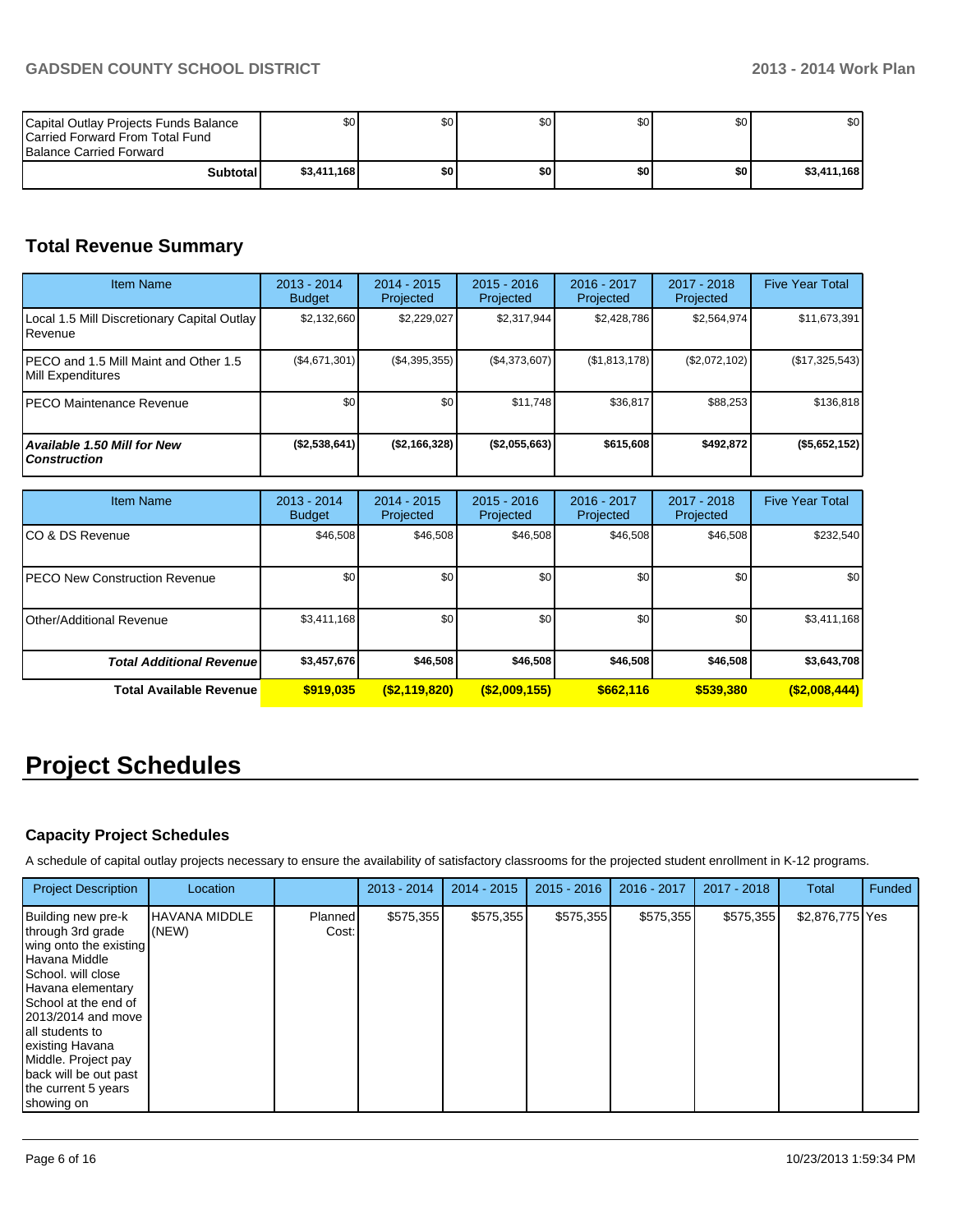| <b>Student Stations:</b> | 380       |           |           |           |           | 380         |  |
|--------------------------|-----------|-----------|-----------|-----------|-----------|-------------|--|
| Total Classrooms:        | 21        |           |           |           |           | 21          |  |
| Gross Sq Ft:             | 34,000    |           |           |           |           | 34,000      |  |
|                          |           |           |           |           |           |             |  |
| <b>Planned Cost:</b>     | \$575,355 | \$575,355 | \$575,355 | \$575,355 | \$575,355 | \$2,876,775 |  |
| <b>Student Stations:</b> | 380       |           |           |           |           |             |  |
|                          |           |           |           |           |           | 380         |  |
| <b>Total Classrooms:</b> | 21        |           |           |           |           | 21          |  |

#### **Other Project Schedules**

Major renovations, remodeling, and additions of capital outlay projects that do not add capacity to schools.

Nothing reported for this section.

#### **Additional Project Schedules**

Any projects that are not identified in the last approved educational plant survey.

Nothing reported for this section.

#### **Non Funded Growth Management Project Schedules**

Schedule indicating which projects, due to planned development, that CANNOT be funded from current revenues projected over the next five years.

Nothing reported for this section.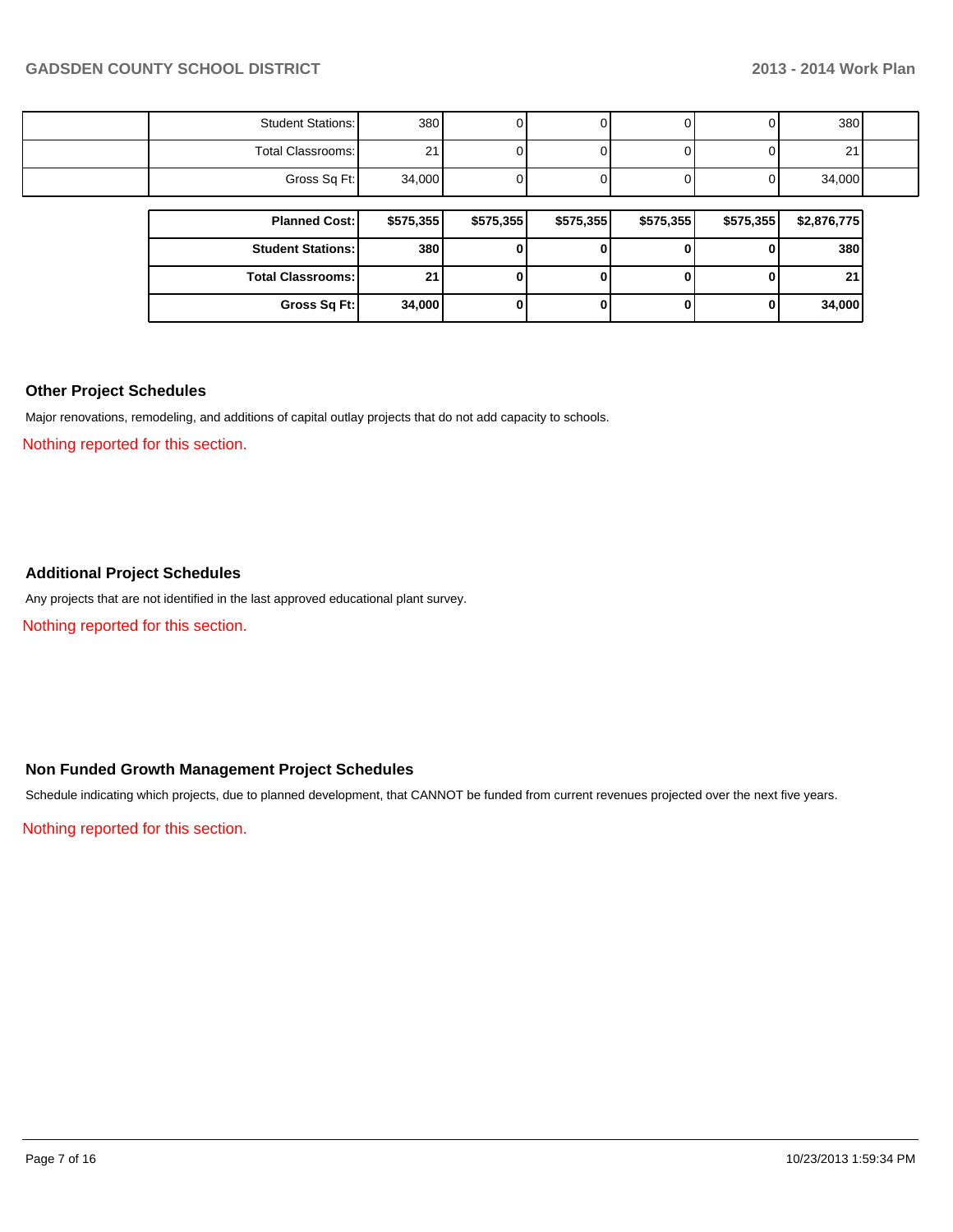### **Capacity Tracking**

| Location                                                    | $2013 -$<br><b>2014 Satis</b><br>Stu. Sta. | Actual<br>$2013 -$<br><b>2014 FISH</b><br>Capacity | Actual<br>$2012 -$<br>2013<br><b>COFTE</b> | # Class<br><b>Rooms</b> | Actual<br>Average<br>$2013 -$<br>2014 Class<br><b>Size</b> | Actual<br>$2013 -$<br>2014<br>Utilization | <b>New</b><br>Stu.<br>Capacity | <b>New</b><br>Rooms to<br>be<br>Added/Re<br>moved | Projected<br>$2017 -$<br>2018<br><b>COFTE</b> | Projected<br>$2017 -$<br>2018<br><b>Utilization</b> | Projected<br>$2017 -$<br>2018 Class<br><b>Size</b> |
|-------------------------------------------------------------|--------------------------------------------|----------------------------------------------------|--------------------------------------------|-------------------------|------------------------------------------------------------|-------------------------------------------|--------------------------------|---------------------------------------------------|-----------------------------------------------|-----------------------------------------------------|----------------------------------------------------|
| <b>GEORGE W MUNROE</b><br><b>ELEMENTARY</b>                 | 681                                        | 681                                                | 576                                        | 37                      | 16                                                         | 85.00 %                                   | $\Omega$                       | $\Omega$                                          | 539                                           | 79.00 %                                             | 15                                                 |
| <b>GREENSBORO</b><br><b>ELEMENTARY SCHOOL</b><br>(NEW)      | 371                                        | 371                                                | 365                                        | 19                      | 19                                                         | 98.00 %                                   | $\Omega$                       | $\Omega$                                          | 311                                           | 84.00%                                              | 16                                                 |
| <b>HAVANA ELEMENTARY</b>                                    | 721                                        | 721                                                | 412                                        | 38                      | 11                                                         | 57.00 %                                   | 0                              | $\Omega$                                          | $\Omega$                                      | 0.00%                                               | $\Omega$                                           |
| <b>GADSDEN</b><br><b>ELEMENTARY MAGNET</b><br><b>SCHOOL</b> | 294                                        | 294                                                | 170                                        | 17                      | 10 <sup>1</sup>                                            | 58.00 %                                   | $\Omega$                       | $\Omega$                                          | 128                                           | 44.00%                                              | 8                                                  |
| <b>CHATTAHOOCHEE</b><br><b>ELEMENTARY</b>                   | 409                                        | 409                                                | 183                                        | 21                      | $\vert$                                                    | 45.00 %                                   | $\Omega$                       | $\Omega$                                          | 111                                           | 27.00 %                                             | 5                                                  |
| <b>GRETNA ELEMENTARY</b>                                    | 433                                        | 433                                                | 263                                        | 23                      | 11                                                         | 61.00 %                                   | $\overline{0}$                 | $\Omega$                                          | 257                                           | 59.00 %                                             | 11                                                 |
| <b>SAINT JOHNS</b><br><b>ELEMENTARY</b>                     | 433                                        | 433                                                | 259                                        | 23                      | 11                                                         | 60.00 %                                   | $\Omega$                       | $\Omega$                                          | 209                                           | 48.00%                                              | 9                                                  |
| <b>STEWART STREET</b><br><b>ELEMENTARY</b>                  | 683                                        | 683                                                | 550                                        | 36                      | 15                                                         | 80.00 %                                   | $\Omega$                       | $\Omega$                                          | 506                                           | 74.00%                                              | 14                                                 |
| <b>JAMES A SHANKS</b><br>MIDDLE SCHOOL                      | 1,043                                      | 1,064                                              | 588                                        | 45                      | 13                                                         | 55.00 %                                   | 0                              | $\Omega$                                          | 546                                           | 51.00%                                              | 12                                                 |
| <b>CARTER-PARRAMORE</b><br><b>ALTERNATIVE SCHOOL</b>        | 952                                        | 952                                                | 225                                        | 44                      | 5 <sup>1</sup>                                             | 24.00 %                                   | $\Omega$                       | $\Omega$                                          | 204                                           | 21.00%                                              | 5                                                  |
| HAVANA MIDDLE (NEW)                                         | 575                                        | 517                                                | 181                                        | 25                      | $\overline{7}$                                             | 35.00 %                                   | 380                            | 21                                                | 566                                           | 63.00 %                                             | 12                                                 |
| <b>EAST GADSDEN HIGH</b><br>SCHOOL                          | 1,542                                      | 1,464                                              | 823                                        | 65                      | 13                                                         | 56.00 %                                   | 0                              | $\Omega$                                          | 757                                           | 52.00 %                                             | 12                                                 |
| <b>GADSDEN TECHNICAL</b><br><b>INSTITUTE</b>                | 333                                        | 333                                                | 6                                          | 16                      | $\Omega$                                                   | 2.00%                                     | $\Omega$                       | $\Omega$                                          | 3                                             | 1.00%                                               | $\Omega$                                           |
| <b>WEST GADSDEN HIGH</b><br>SCHOOL (NEW)                    | 757                                        | 681                                                | 472                                        | 32                      | 15                                                         | 69.00 %                                   | $\Omega$                       | $\Omega$                                          | 443                                           | 65.00 %                                             | 14                                                 |
|                                                             | 9,227                                      | 9,036                                              | 5,071                                      | 441                     | 12                                                         | 56.12%                                    | 380                            | 21                                                | 4.580                                         | 48.64%                                              | 10                                                 |

The COFTE Projected Total (4,580) for 2017 - 2018 must match the Official Forecasted COFTE Total (4,580 ) for 2017 - 2018 before this section can be completed. In the event that the COFTE Projected Total does not match the Official forecasted COFTE, then the Balanced Projected COFTE Table should be used to balance COFTE.

| Projected COFTE for 2017 - 2018 |       |  |  |  |  |
|---------------------------------|-------|--|--|--|--|
| Elementary (PK-3)               | 1,711 |  |  |  |  |
| Middle $(4-8)$                  | 1,730 |  |  |  |  |
| High (9-12)                     | 1,139 |  |  |  |  |
|                                 | 4,580 |  |  |  |  |

| <b>Grade Level Type</b> | <b>Balanced Projected</b><br>COFTE for 2017 - 2018 |
|-------------------------|----------------------------------------------------|
| Elementary (PK-3)       |                                                    |
| Middle (4-8)            |                                                    |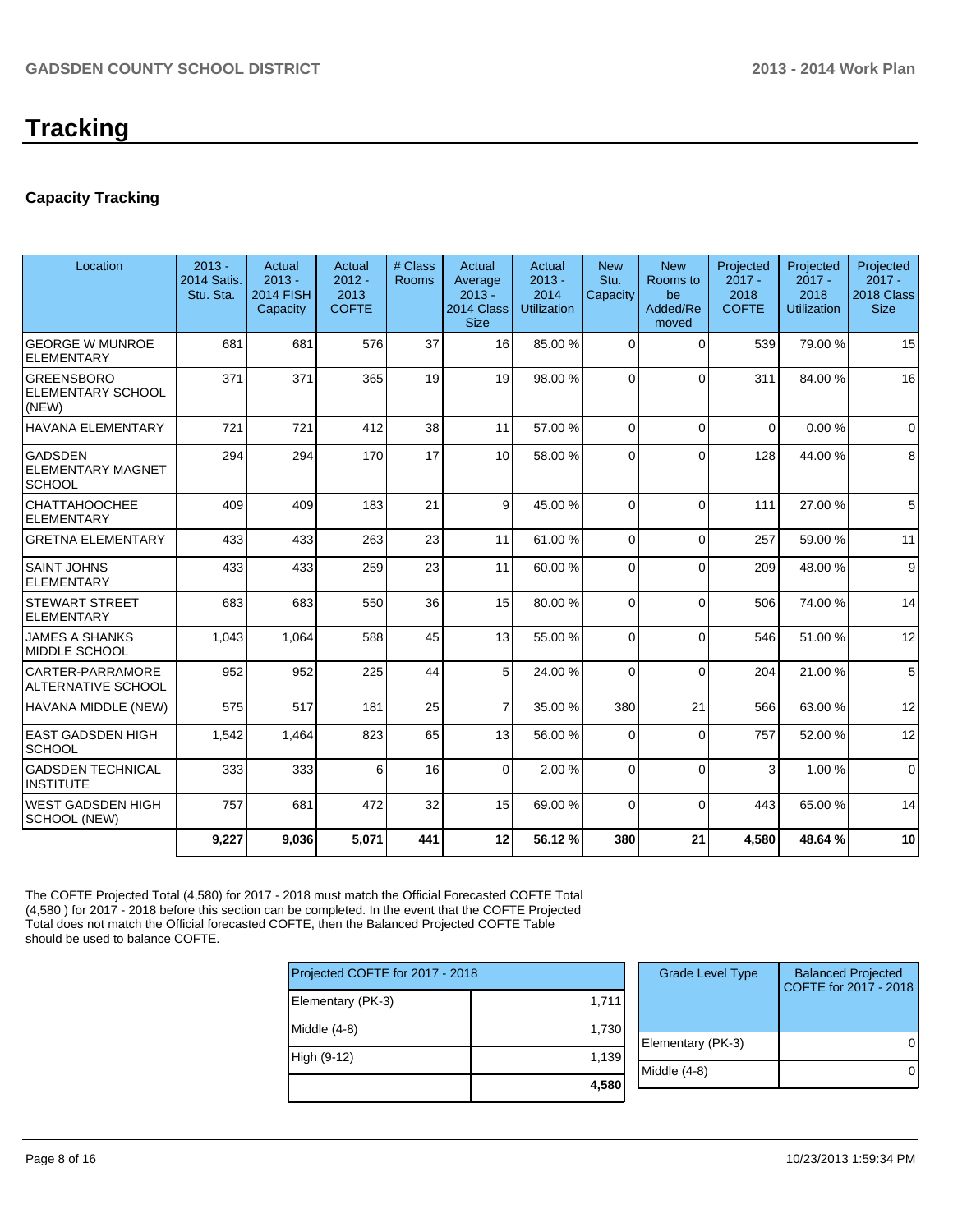| High (9-12) |       |
|-------------|-------|
|             | 4,580 |

#### **Relocatable Replacement**

Number of relocatable classrooms clearly identified and scheduled for replacement in the school board adopted financially feasible 5-year district work program.

| Location                               | $2013 -$<br>$\sqrt{2014}$ | $2014 - 2015$ | $2015 - 2016$ | 2016 - 2017 | 2017 - 2018 | Year 5 Total |
|----------------------------------------|---------------------------|---------------|---------------|-------------|-------------|--------------|
| <b>Total Relocatable Replacements:</b> | o                         |               |               |             |             |              |

#### **Charter Schools Tracking**

Information regarding the use of charter schools.

| Location-Type                                          | # Relocatable<br>units or<br>permanent<br>classrooms | Owner             | Year Started or I<br>Scheduled | Student<br><b>Stations</b> | <b>Students</b><br>Enrolled | Years in<br>Contract | <b>Total Charter</b><br><b>Students</b><br>projected for<br>2017 - 2018 |
|--------------------------------------------------------|------------------------------------------------------|-------------------|--------------------------------|----------------------------|-----------------------------|----------------------|-------------------------------------------------------------------------|
| Crossroad Academy Charter<br><b>School of Business</b> |                                                      | 20 <b>PRIVATE</b> | 1998                           | 444                        | 364                         | 15                   | 497                                                                     |
|                                                        | 20 <sup>1</sup>                                      |                   |                                | 444                        | 364                         |                      | 497                                                                     |

#### **Special Purpose Classrooms Tracking**

The number of classrooms that will be used for certain special purposes in the current year, by facility and type of classroom, that the district will, 1), not use for educational purposes, and 2), the co-teaching classrooms that are not open plan classrooms and will be used for educational purposes.

| School                          | School Type        | $\parallel$ # of Elementary $\parallel$ # of Middle 4-8 $\parallel$<br><b>K-3 Classrooms L</b> | <b>Classrooms</b> | $\#$ of High 9-12<br><b>Classrooms</b> | # of $ESE$<br><b>Classrooms</b> | # of Combo<br><b>Classrooms</b> | Total<br><b>Classrooms</b> |
|---------------------------------|--------------------|------------------------------------------------------------------------------------------------|-------------------|----------------------------------------|---------------------------------|---------------------------------|----------------------------|
| Total Educational Classrooms: I |                    |                                                                                                |                   |                                        |                                 |                                 | 01                         |
|                                 |                    |                                                                                                |                   |                                        |                                 |                                 |                            |
| School                          | <b>School Type</b> | $\#$ of Elementary $\#$ of Middle 4-8 $\#$ of High 9-12                                        |                   |                                        | # of $ESE$                      | # of Combo                      | Total                      |

| School                               | School Type | $\parallel$ # of Elementary $\parallel$ # of Middle 4-8 $\parallel$ # of High 9-12<br><b>IK-3 Classrooms I</b> | <b>Classrooms</b> | <b>Classrooms</b> | # of $ESE$<br><b>Classrooms</b> | # of Combo<br><b>Classrooms</b> | Total<br><b>Classrooms</b> |
|--------------------------------------|-------------|----------------------------------------------------------------------------------------------------------------|-------------------|-------------------|---------------------------------|---------------------------------|----------------------------|
| <b>Total Co-Teaching Classrooms:</b> |             |                                                                                                                |                   |                   |                                 | 01                              | 01                         |

#### **Infrastructure Tracking**

**Necessary offsite infrastructure requirements resulting from expansions or new schools. This section should include infrastructure information related to capacity project schedules and other project schedules (Section 4).**

Not Specified

**Proposed location of planned facilities, whether those locations are consistent with the comprehensive plans of all affected local governments, and recommendations for infrastructure and other improvements to land adjacent to existing facilities. Provisions of 1013.33(12), (13) and (14) and 1013.36 must be addressed for new facilities planned within the 1st three years of the plan (Section 5).**

Not Specified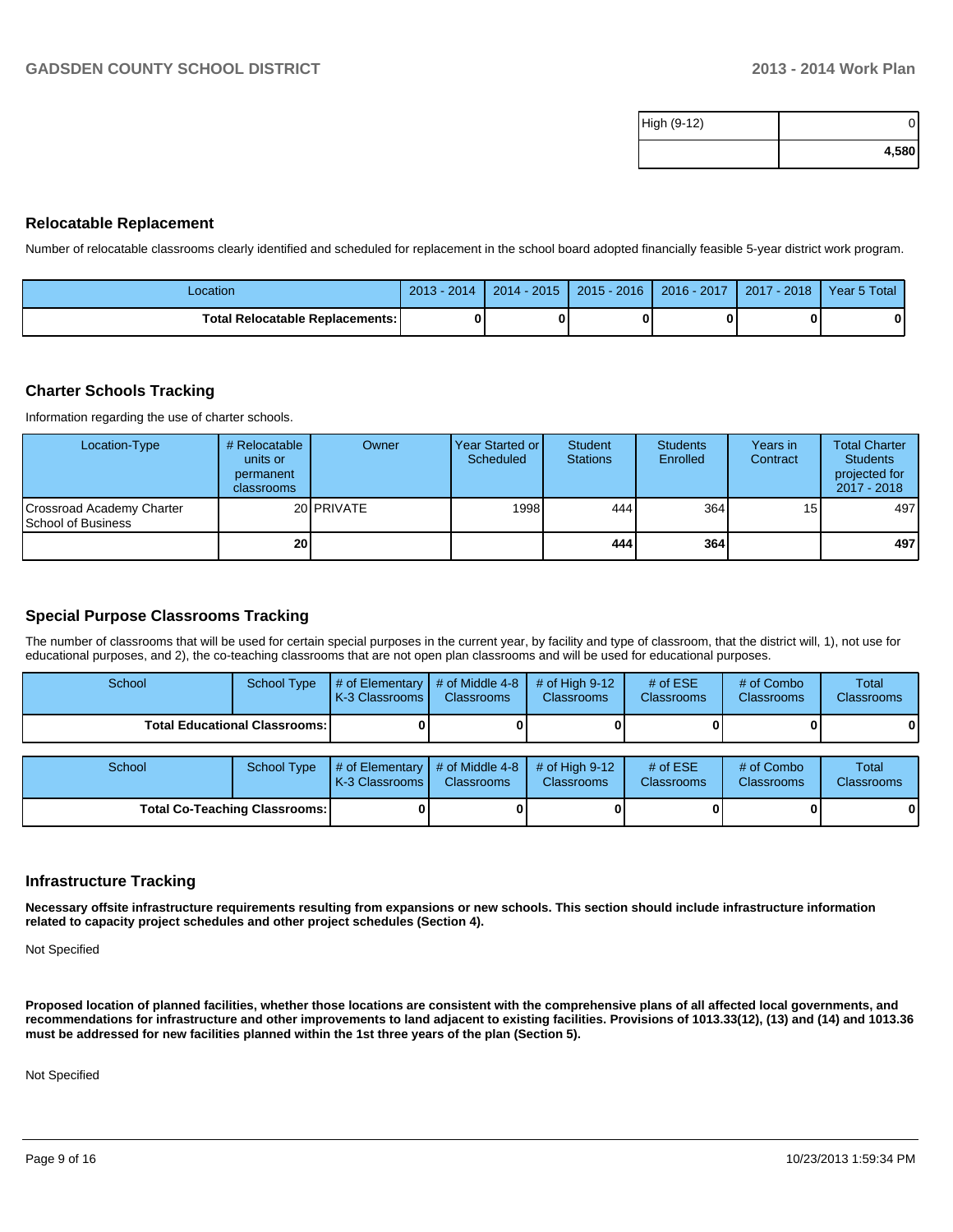## **Net New Classrooms**

The number of classrooms, by grade level and type of construction, that were added during the last fiscal year.

| List the net new classrooms added in the 2012 - 2013 fiscal year.                                                                                       |                               |                                    |                                |                        | List the net new classrooms to be added in the 2013 - 2014 fiscal<br>vear. |                            |                                |                        |
|---------------------------------------------------------------------------------------------------------------------------------------------------------|-------------------------------|------------------------------------|--------------------------------|------------------------|----------------------------------------------------------------------------|----------------------------|--------------------------------|------------------------|
| "Classrooms" is defined as capacity carrying classrooms that are added to increase<br>capacity to enable the district to meet the Class Size Amendment. |                               |                                    |                                |                        | Totals for fiscal year 2013 - 2014 should match totals in Section 15A.     |                            |                                |                        |
| Location                                                                                                                                                | $2012 - 2013 \#$<br>Permanent | $2012 - 2013 \#$<br><b>Modular</b> | $2012 - 2013$ #<br>Relocatable | $2012 - 2013$<br>Total | $2013 - 2014$ #<br>Permanent                                               | $2013 - 2014$ #<br>Modular | $2013 - 2014$ #<br>Relocatable | $2013 - 2014$<br>Total |
| Elementary (PK-3)                                                                                                                                       |                               |                                    |                                |                        | 21                                                                         |                            |                                | 21                     |
| Middle (4-8)                                                                                                                                            |                               |                                    |                                |                        |                                                                            |                            |                                |                        |
| High (9-12)                                                                                                                                             |                               |                                    |                                |                        |                                                                            |                            |                                | 0                      |
|                                                                                                                                                         |                               |                                    |                                |                        | 21                                                                         |                            |                                | 21                     |

#### **Relocatable Student Stations**

Number of students that will be educated in relocatable units, by school, in the current year, and the projected number of students for each of the years in the workplan.

| <b>Site</b>                         | 2013 - 2014 | 2014 - 2015     | $2015 - 2016$ | 2016 - 2017 | 2017 - 2018 | 5 Year Average  |
|-------------------------------------|-------------|-----------------|---------------|-------------|-------------|-----------------|
| STEWART STREET ELEMENTARY           | $\Omega$    | 122             | 0             | O           |             | 24              |
| JAMES A SHANKS MIDDLE SCHOOL        | ΩI          | 0               | 0             | 0           | 0           | $\Omega$        |
| CARTER-PARRAMORE ALTERNATIVE SCHOOL | 0           | n               | ∩             |             | 0           | 0               |
| HAVANA MIDDLE (NEW)                 | $\Omega$    | 0               | 0             | 0           | 0           | $\Omega$        |
| <b>SAINT JOHNS ELEMENTARY</b>       |             | 36              | 0             |             | O           | 71              |
| HAVANA ELEMENTARY                   | $\Omega$    | 152             | 0             | $\Omega$    | 0           | 30 <sup>1</sup> |
| GADSDEN ELEMENTARY MAGNET SCHOOL    |             |                 | U             |             |             | 0               |
| CHATTAHOOCHEE ELEMENTARY            | $\Omega$    | 24              | 0             | $\Omega$    | 0           | 5               |
| <b>GRETNA ELEMENTARY</b>            | 0           | 30              | O             |             | 0           | 6               |
| IGADSDEN TECHNICAL INSTITUTE        | 100         | 10 <sup>1</sup> | 0             | $\Omega$    | 0           | 22              |
| WEST GADSDEN HIGH SCHOOL (NEW)      | 0           |                 | ŋ             | r           | $\Omega$    | $\Omega$        |
| EAST GADSDEN HIGH SCHOOL            | $\Omega$    | 0               | 0             | $\Omega$    | $\Omega$    | $\Omega$        |
| <b>GEORGE W MUNROE ELEMENTARY</b>   |             | <b>178</b>      | O             | ∩           | $\Omega$    | 36              |
| GREENSBORO ELEMENTARY SCHOOL (NEW)  | ΩI          | 144             | 0             | ∩           | 0           | 29              |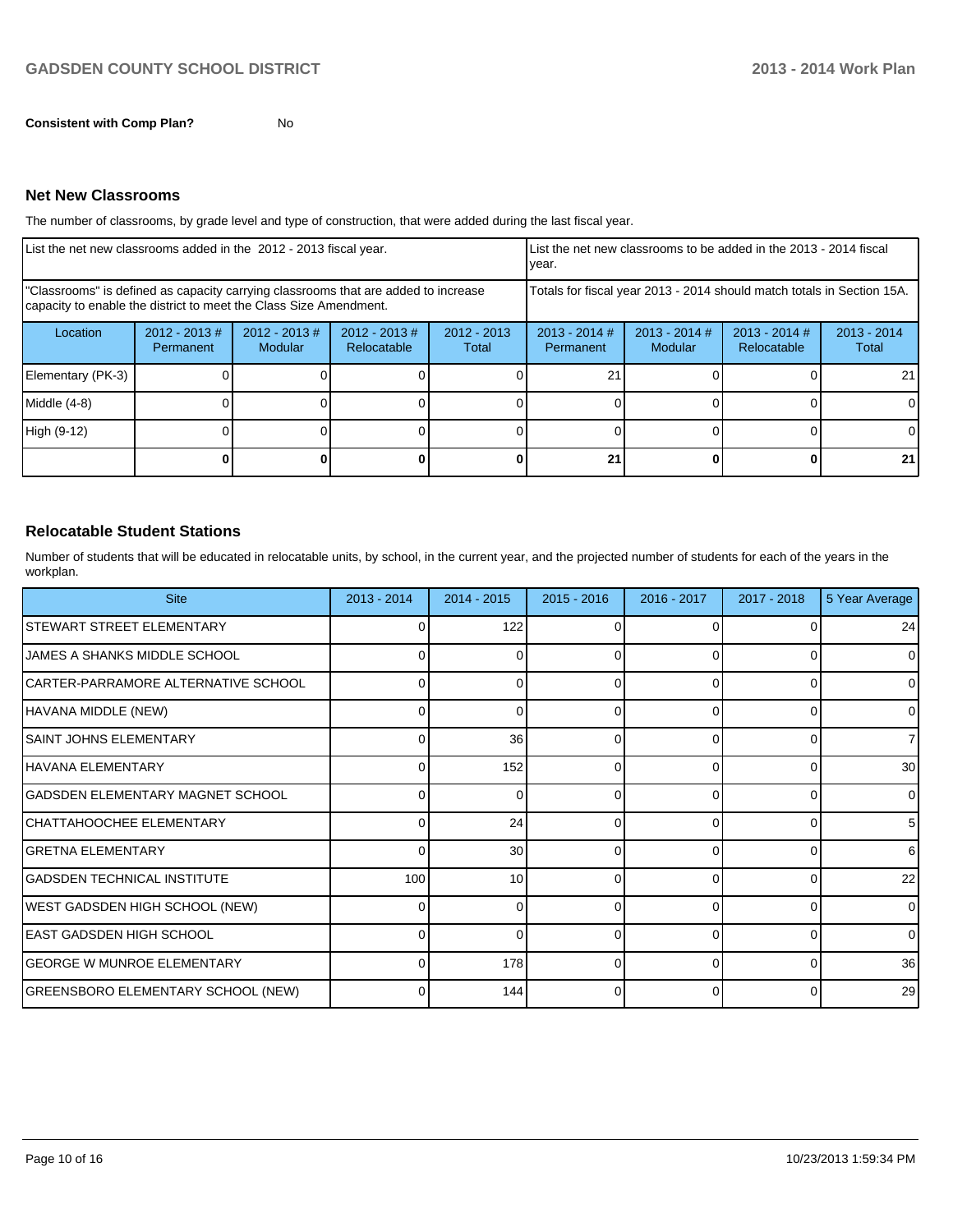### **GADSDEN COUNTY SCHOOL DISTRICT 2013 - 2014 Work Plan**

| Totals for GADSDEN COUNTY SCHOOL DISTRICT         |                  |       |       |       |       |       |
|---------------------------------------------------|------------------|-------|-------|-------|-------|-------|
| Total students in relocatables by year.           | 100 <sup>1</sup> | 696   |       |       | 0     | 159   |
| Total number of COFTE students projected by year. | 5,035            | 4,926 | 4,829 | 4.721 | 4.580 | 4.818 |
| Percent in relocatables by year.                  | 2 % l            | 14%   | 0%    | 0 % I | 0 % I | 3%    |

#### **Leased Facilities Tracking**

Exising leased facilities and plans for the acquisition of leased facilities, including the number of classrooms and student stations, as reported in the educational plant survey, that are planned in that location at the end of the five year workplan.

| Location                            | # of Leased<br>Classrooms 2013 -<br>2014 | <b>FISH Student</b><br><b>Stations</b> | Owner               | # of Leased<br>Classrooms 2017 -<br>2018 | <b>FISH Student</b><br><b>Stations</b> |
|-------------------------------------|------------------------------------------|----------------------------------------|---------------------|------------------------------------------|----------------------------------------|
| HAVANA ELEMENTARY                   | 0                                        |                                        | 0 William Scottsman |                                          | 36 <sup>l</sup>                        |
| <b>GEORGE W MUNROE ELEMENTARY</b>   | U                                        |                                        |                     | U                                        | $\overline{0}$                         |
| GADSDEN ELEMENTARY MAGNET SCHOOL    | C                                        |                                        |                     | 0                                        | 01                                     |
| WEST GADSDEN HIGH SCHOOL (NEW)      | 0                                        | 0                                      |                     | $\Omega$                                 | 0                                      |
| CARTER-PARRAMORE ALTERNATIVE SCHOOL | $\Omega$                                 | 0                                      |                     | $\Omega$                                 | 0                                      |
| HAVANA MIDDLE (NEW)                 | U                                        | O                                      |                     | ∩                                        | 01                                     |
| IEAST GADSDEN HIGH SCHOOL           | U                                        |                                        |                     | U                                        | $\overline{0}$                         |
| ÍGADSDEN TECHNICAL INSTITUTE        | 0                                        |                                        |                     | 0                                        | 01                                     |
| IGRETNA ELEMENTARY                  | 0                                        | 0                                      |                     | 0                                        | 0                                      |
| <b>SAINT JOHNS ELEMENTARY</b>       | $\Omega$                                 | 0                                      |                     | $\Omega$                                 | 0                                      |
| ISTEWART STREET ELEMENTARY          | O                                        |                                        |                     | U                                        | 0                                      |
| JAMES A SHANKS MIDDLE SCHOOL        | U                                        |                                        |                     | U                                        | $\overline{0}$                         |
| CHATTAHOOCHEE ELEMENTARY            | 0                                        |                                        |                     | 0                                        | 01                                     |
| GREENSBORO ELEMENTARY SCHOOL (NEW)  | $\Omega$                                 | 0                                      |                     | 0                                        | $\overline{0}$                         |
|                                     | $\Omega$                                 | 0                                      |                     |                                          | 36                                     |

#### **Failed Standard Relocatable Tracking**

Relocatable units currently reported by school, from FISH, and the number of relocatable units identified as 'Failed Standards'.

Nothing reported for this section.

# **Planning**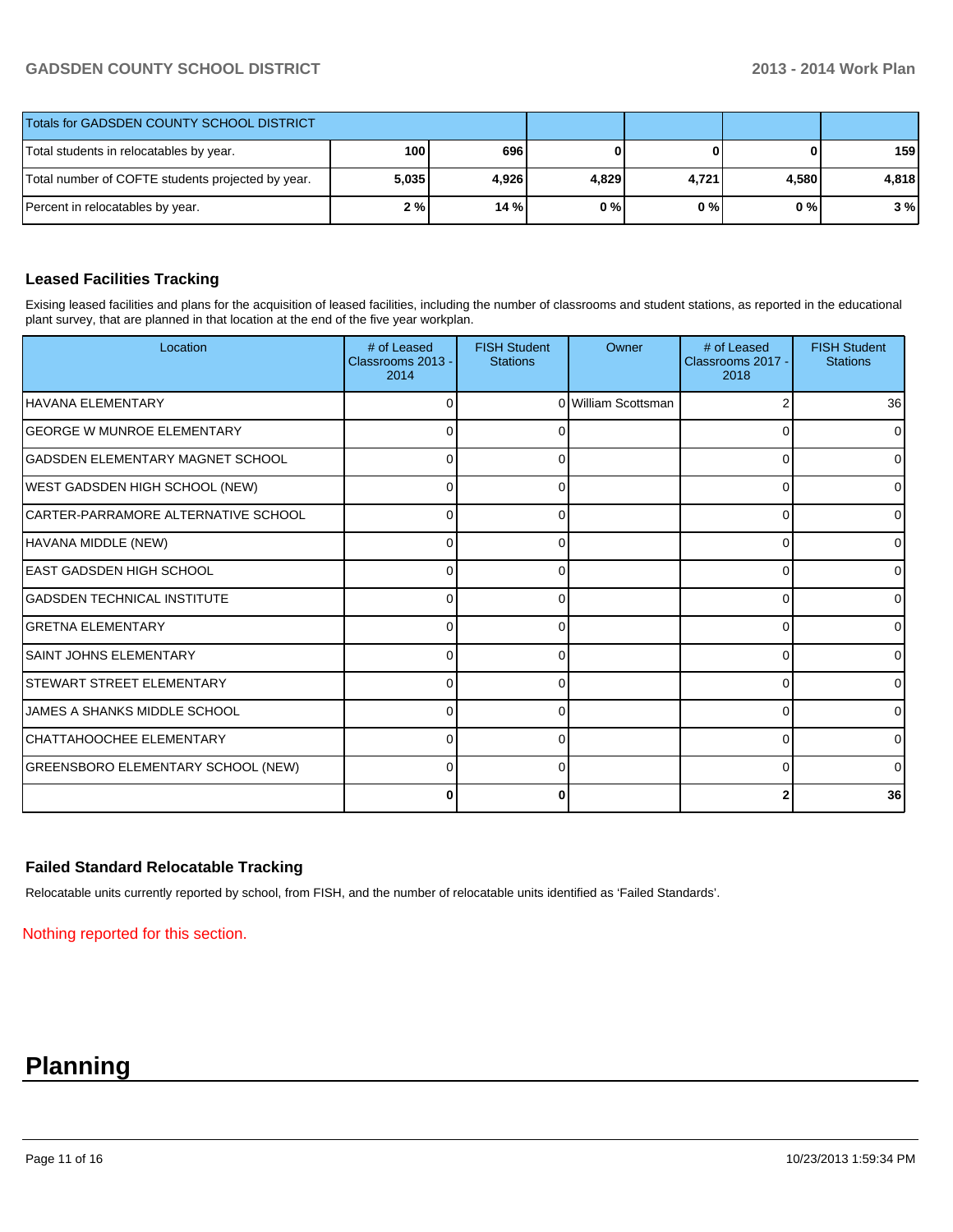#### **Class Size Reduction Planning**

**Plans approved by the school board that reduce the need for permanent student stations such as acceptable school capacity levels, redistricting, busing, year-round schools, charter schools, magnet schools, public-private partnerships, multitrack scheduling, grade level organization, block scheduling, or other alternatives.**

Not Specified

#### **School Closure Planning**

**Plans for the closure of any school, including plans for disposition of the facility or usage of facility space, and anticipated revenues.**

The school board has plans to combine Havana Elementary School in with Havana Middle School starting August 2014 and close Havana Elementary.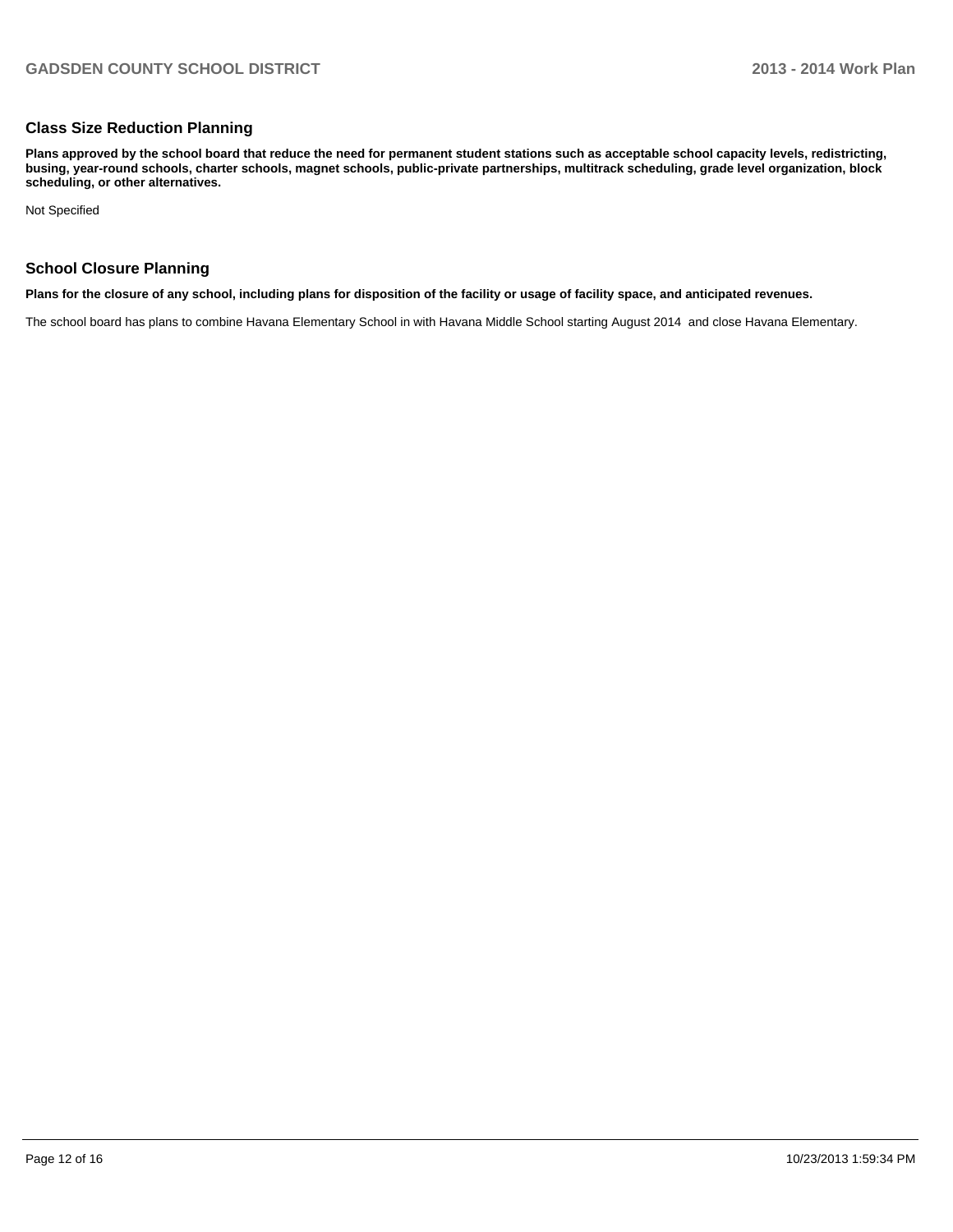# Five Year Survey - Ten Year Capacity GADSDEN COUNTY SCHOOL DISTRICT

#### **10/23/2013**

**Schedule of capital outlay projects projected to ensure the availability of satisfactory student stations for the projected student enrollment in K - 12 programs for the future 5 years beyond the 5-year district facilities work program.**

| Project                           | Location, Community, Quadrant or other general<br>location | <b>Projected Cost</b> |
|-----------------------------------|------------------------------------------------------------|-----------------------|
| Project description not specified | Location not specified                                     | \$0                   |
|                                   |                                                            | \$0                   |

Five Year Survey - Ten Year Infrastructure GADSDEN COUNTY SCHOOL DISTRICT

### **10/23/2013**

**Proposed Location of Planned New, Remodeled, or New Additions to Facilities in 6 thru 10 out years (Section 28).**

Not Specified

**Plans for closure of any school, including plans for disposition of the facility or usage of facility space, and anticipated revenues in the 6 thru 10 out years (Section 29).**

Not Specified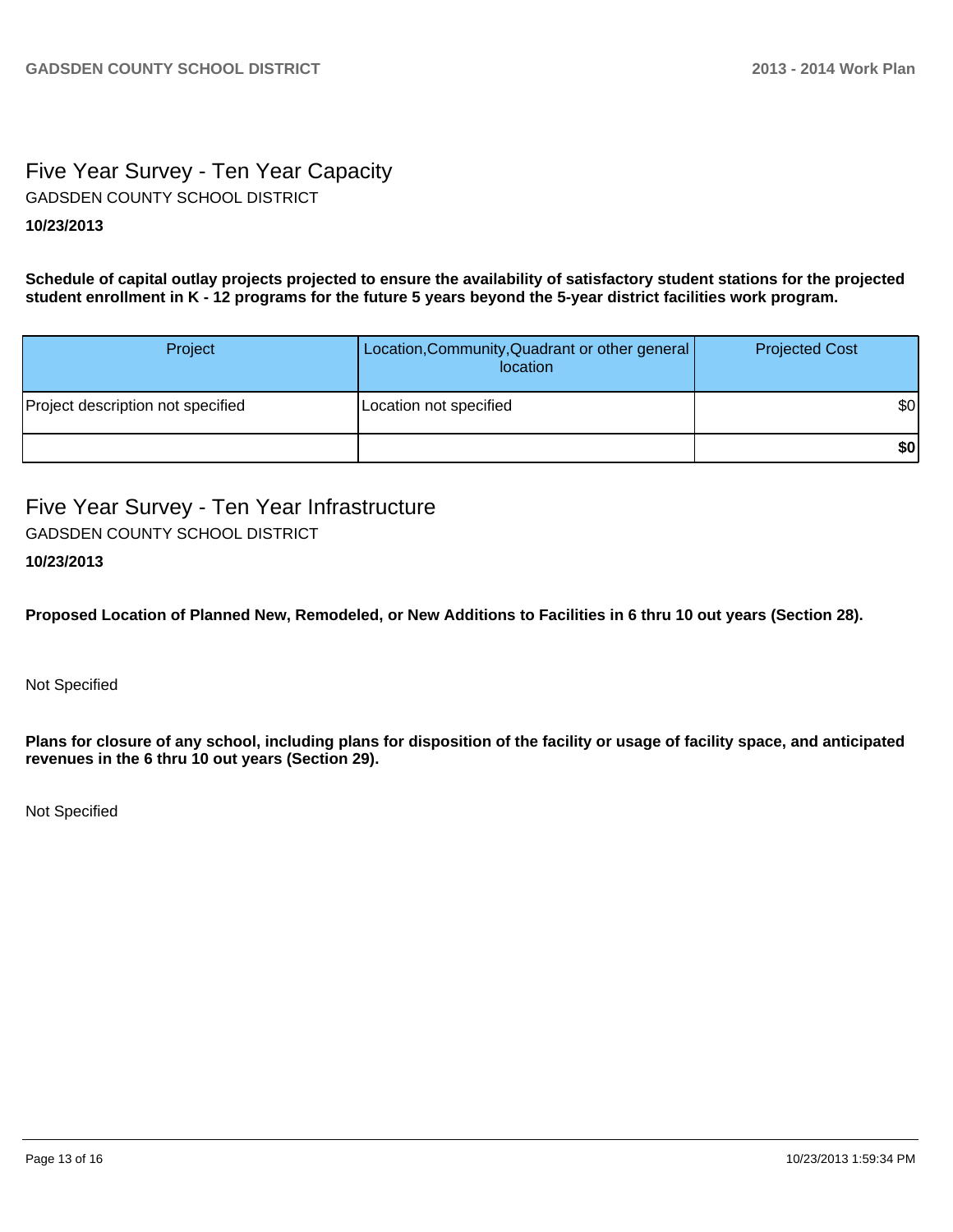## Five Year Survey - Ten Year Maintenance **10/23/2013** GADSDEN COUNTY SCHOOL DISTRICT

**District projects and locations regarding the projected need for major renovation, repair, and maintenance projects within the district in years 6 - 10 beyond the projects plans detailed in the five years covered by the work plan.**

No items match the criteria.

# Five Year Survey - Ten Year Utilization

GADSDEN COUNTY SCHOOL DISTRICT

**10/23/2013**

**Schedule of planned capital outlay projects identifying the standard grade groupings, capacities, and planned utilization rates of future educational facilities of the district for both permanent and relocatable facilities.**

| <b>Grade Level</b><br><b>Projections</b> | <b>FISH Student</b><br><b>Stations</b> | <b>Actual FISH</b><br>Capacity | Actual<br><b>COFTE</b> | Actual<br><b>Utilization</b> | Actual new<br><b>Student</b><br>Capacity to be<br>added/remove | Projected<br><b>COFTE</b> | Projected<br><b>Utilization</b> |
|------------------------------------------|----------------------------------------|--------------------------------|------------------------|------------------------------|----------------------------------------------------------------|---------------------------|---------------------------------|
| Elementary -<br>District Totals          | 4,777                                  | 4,777                          | 2,975.34               | 62.28 %                      |                                                                |                           | 0.00%                           |
| Middle - District<br>Totals              | 2,515                                  | 2,262                          | 1,228.42               | 54.31 %                      |                                                                |                           | 0.00%                           |
| High - District<br>Totals                | 1,542                                  | 1,464                          | 872.63                 | 59.61 %                      |                                                                |                           | 0.00%                           |
| Other - ESE, etc                         | 1,964                                  | 1,386                          | 369.74                 | 26.68 %                      |                                                                |                           | 0.00%                           |
|                                          | 10,798                                 | 9,889                          | 5,446.13               | 55.07 %                      |                                                                |                           | 0.00%                           |

**Combination schools are included with the middle schools for student stations, capacity, COFTE and utilization purposes because these facilities all have a 90% utilization factor. Use this space to explain or define the grade groupings for combination schools.**

No comments to report.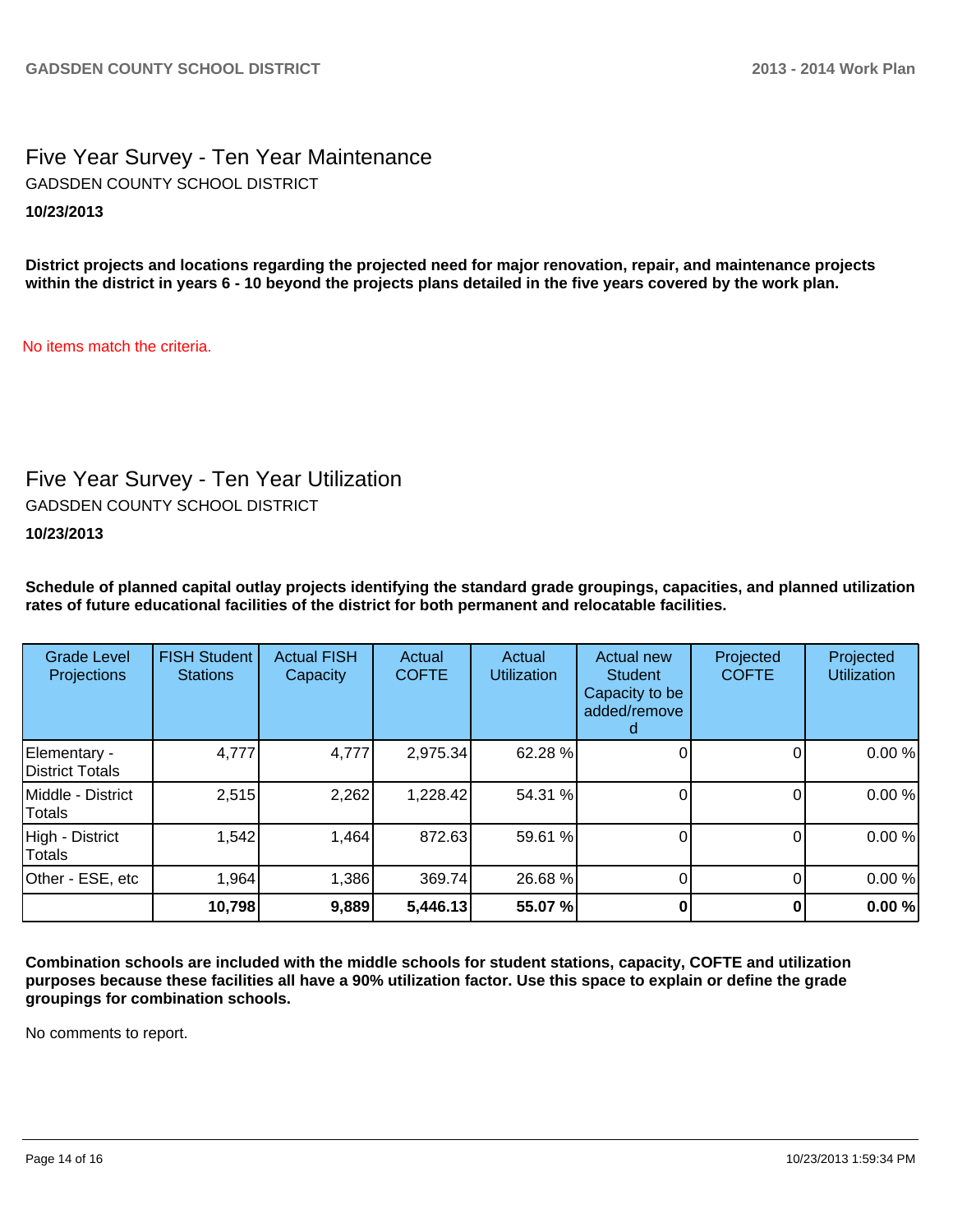Five Year Survey - Twenty Year Capacity **10/23/2013** GADSDEN COUNTY SCHOOL DISTRICT

**Schedule of capital outlay projects projected to ensure the availability of satisfactory student stations for the projected student enrollment in K - 12 programs for the future 11 - 20 years beyond the 5-year district facilities work program.**

No items match the criteria.

Five Year Survey - Twenty Year Infrastructure GADSDEN COUNTY SCHOOL DISTRICT

**10/23/2013**

**Proposed Location of Planned New, Remodeled, or New Additions to Facilities in the 11 through 20 out years (Section 28).**

No items meet the criteria.

**Plans for closure of any school, including plans for disposition of the facility or usage of facility space, and anticipated revenues in the 11 through 20 out years (Section 29).**

No items meet the criteria.